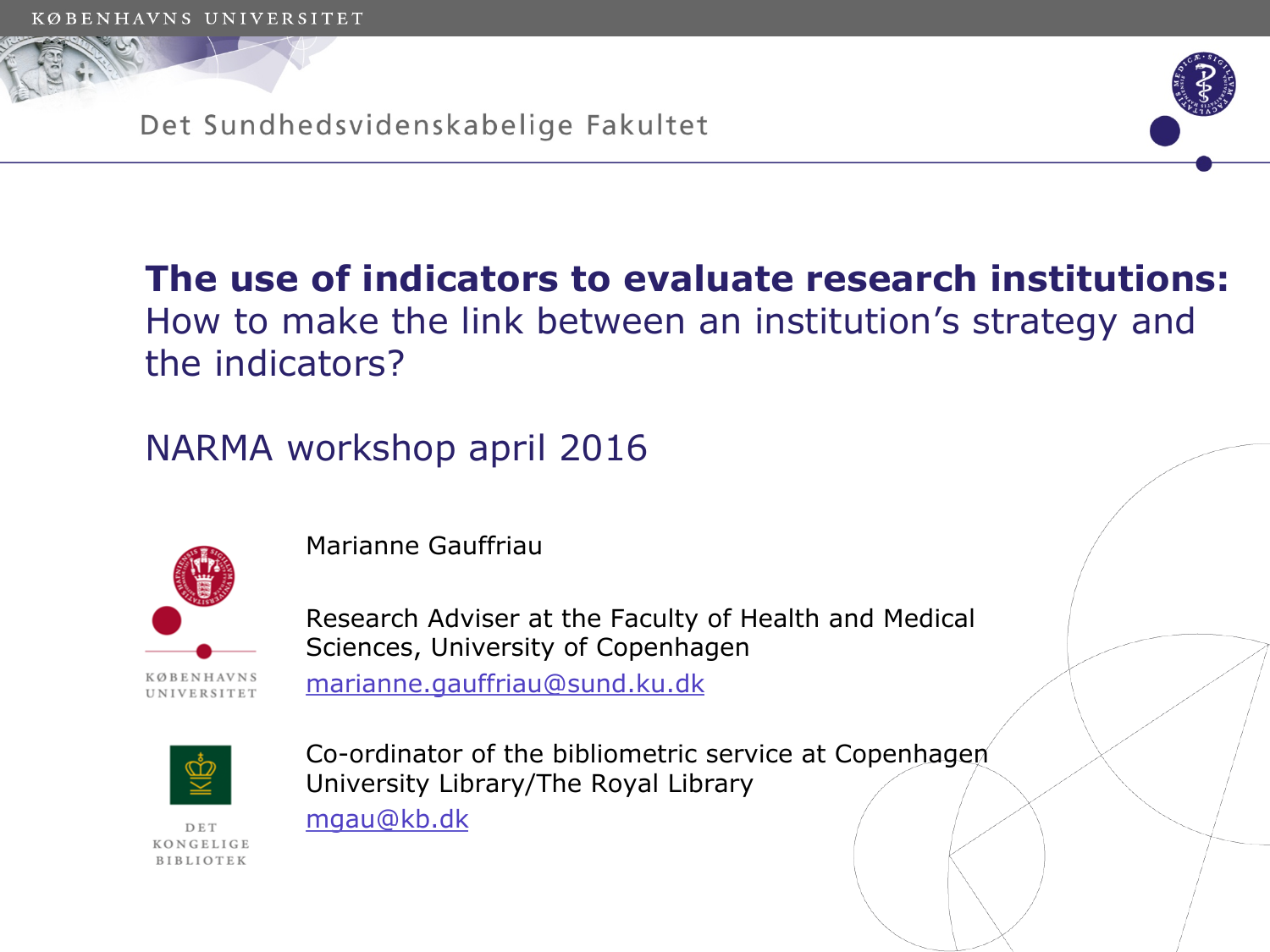# Agenda

My experiences TRYING to make the link between an institution's strategy and the indicators

Three small cases for group discussions

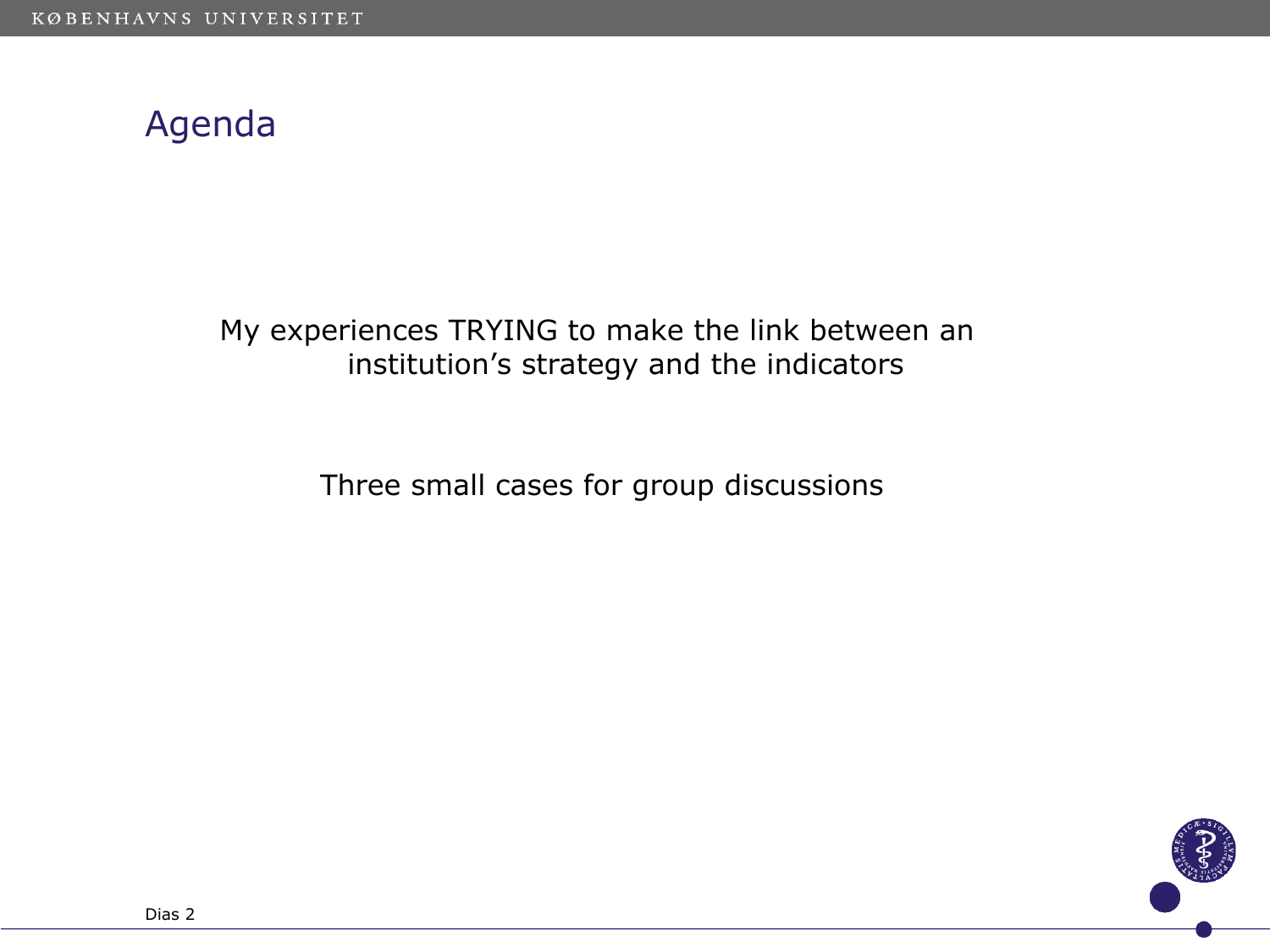#### Case 1

You are working as research adviser at a university.

The university management asks for a bibliometric analysis of the departments' research impact. The purpose is to give the management a general overview.

Discuss in groups of 2-3 persons

- Which indicators would you suggest for departments at the faculties of natural sciences and health?
- Which indicators would you suggest for departments at the faculties of humanities and social sciences?

You have 3 minutes.

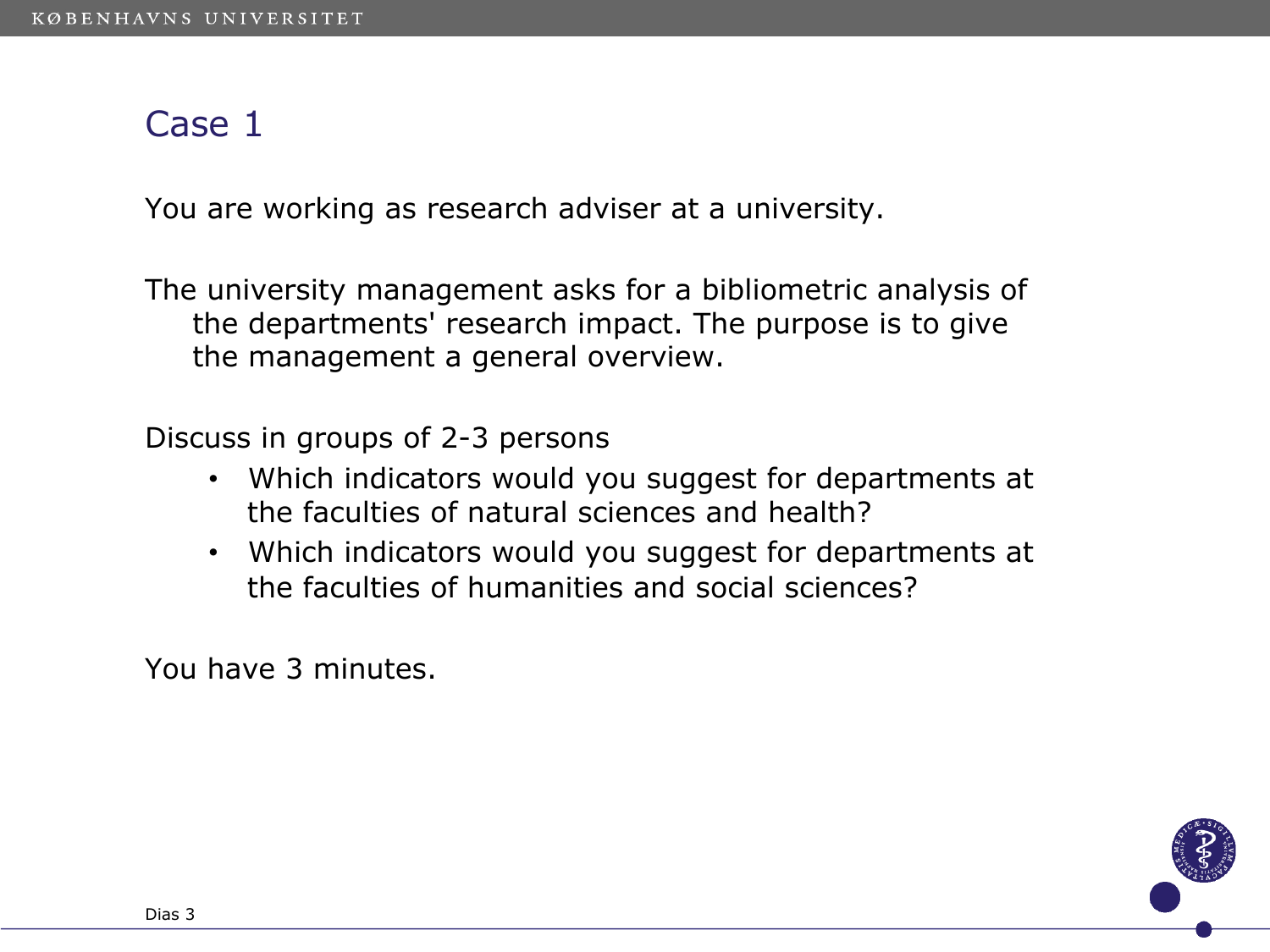## Bibliometrics: Quantitative analysis of publications and citations

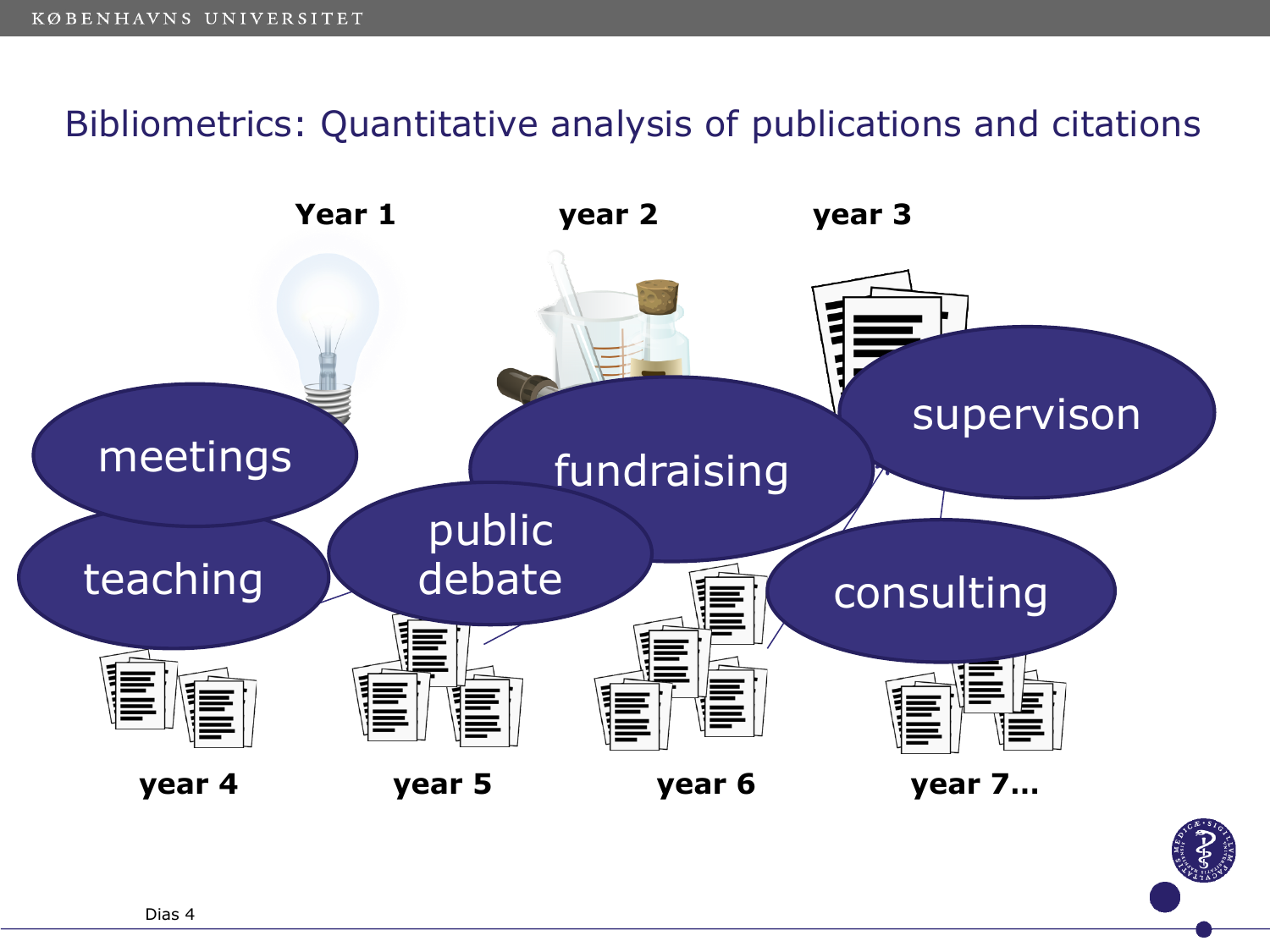# Popular indicators



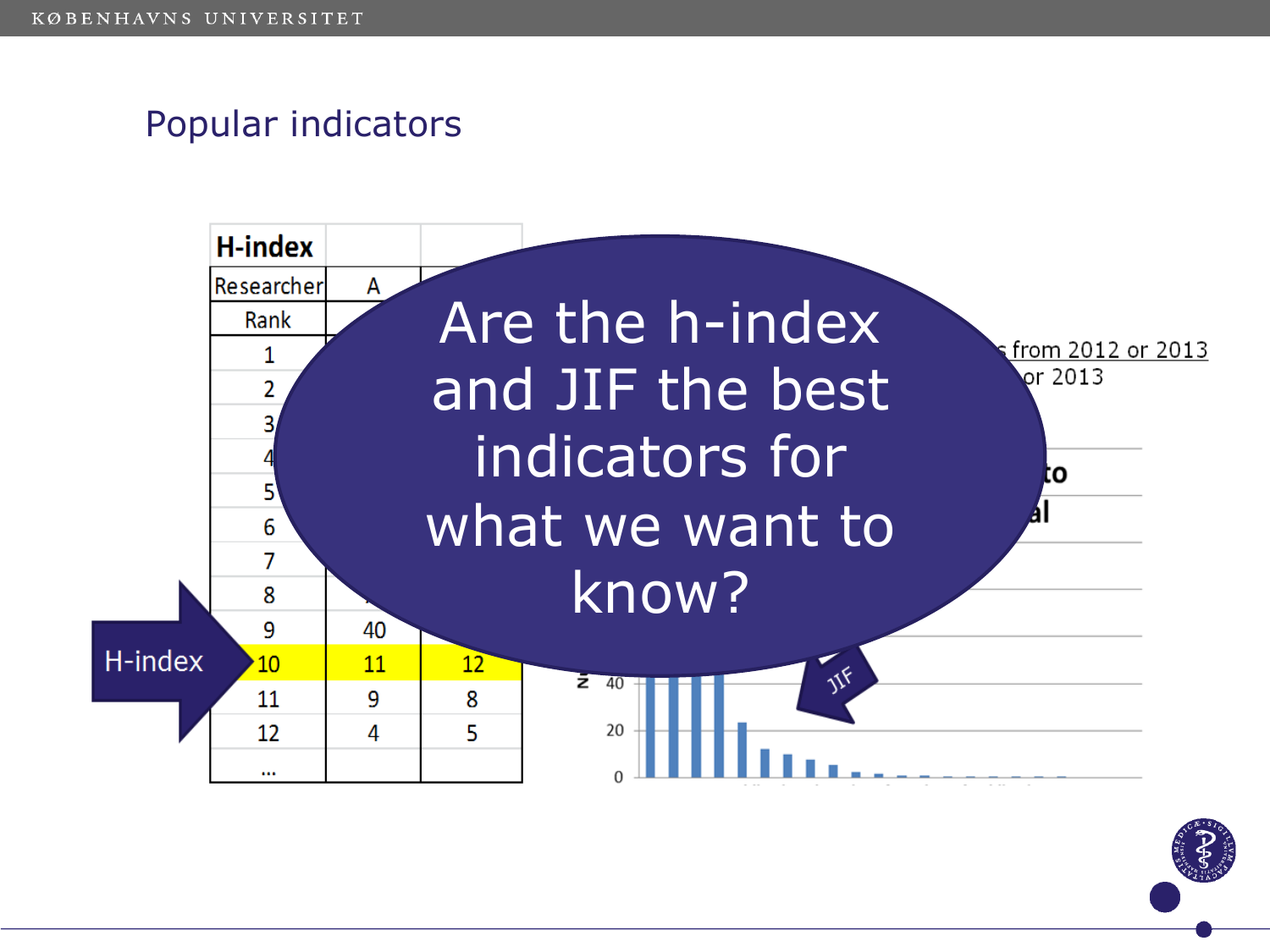## Leiden Manifesto - Principle 2

#### **2) Measure performance against the research missions of the institution, group or researcher.**

Programme goals should be stated at the start, and the indicators used to evaluate performance should relate clearly to those goals. The choice of indicators, and the ways in which they are used, should take into account the wider socio-economic and cultural contexts. Scientists have diverse research missions. Research that advances the frontiers of academic knowledge differs from research that is focused on delivering solutions to societal problems. Review may be based on merits relevant to policy, industry or the public rather than on academic ideas of excellence. No single evaluation model applies to all contexts.

Source:

http://www.nature.com/news/bibliometrics-the-leiden-manifesto-for-researchmetrics-1.17351

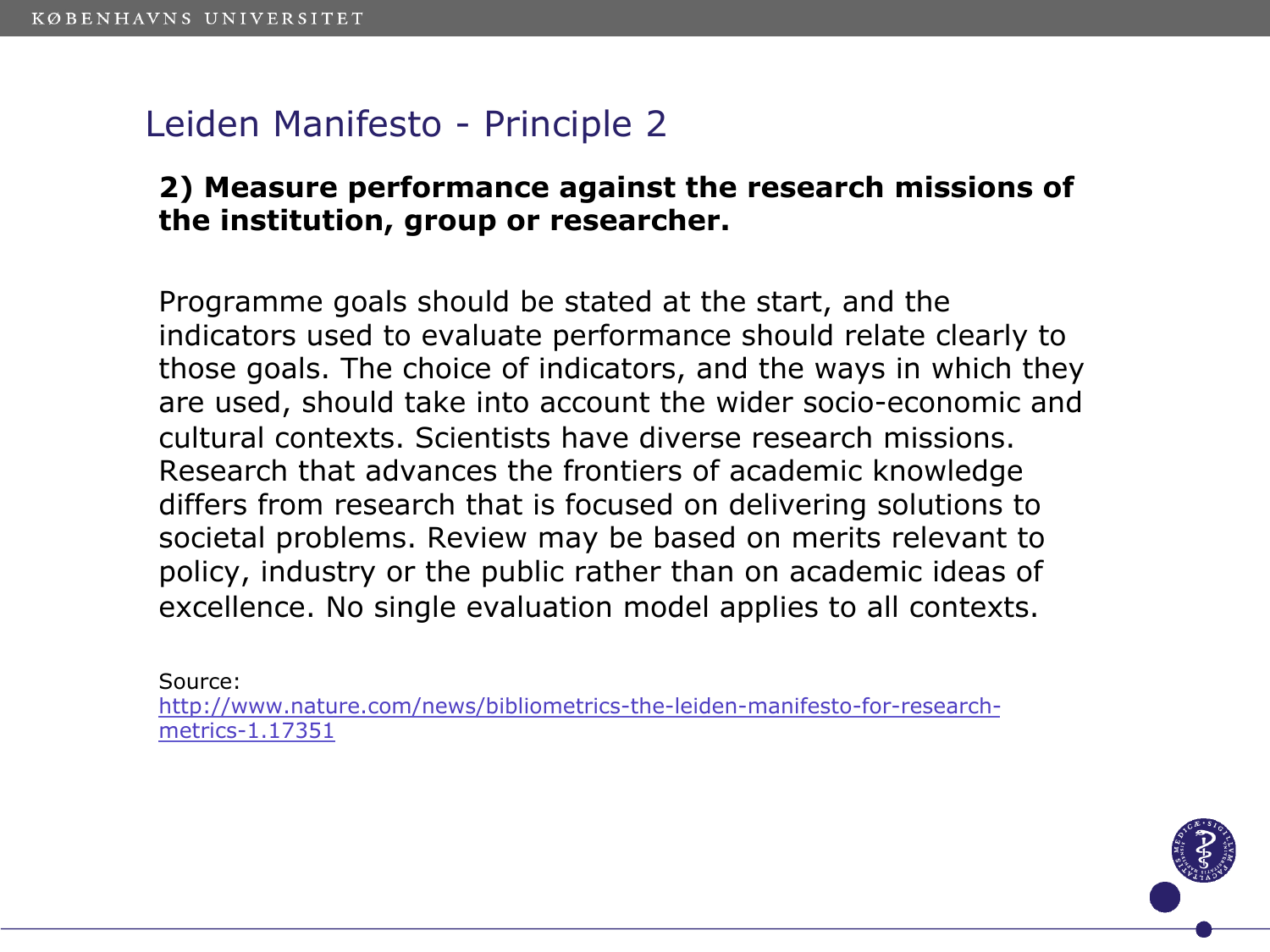Make a link between the strategy and the indicators

Model 1: (Mapping via general indicators  $\rightarrow$ ) create strategy  $\rightarrow$ monitoring of strategy via specific indicators

Model 2: Existing strategy  $\rightarrow$  monitoring of strategy via specific indicators

Precondition:

- No standard indicators e.g. h-index or JIF
- No quick fixes
- Include different kinds of expertise: management, research field, bibliometrician

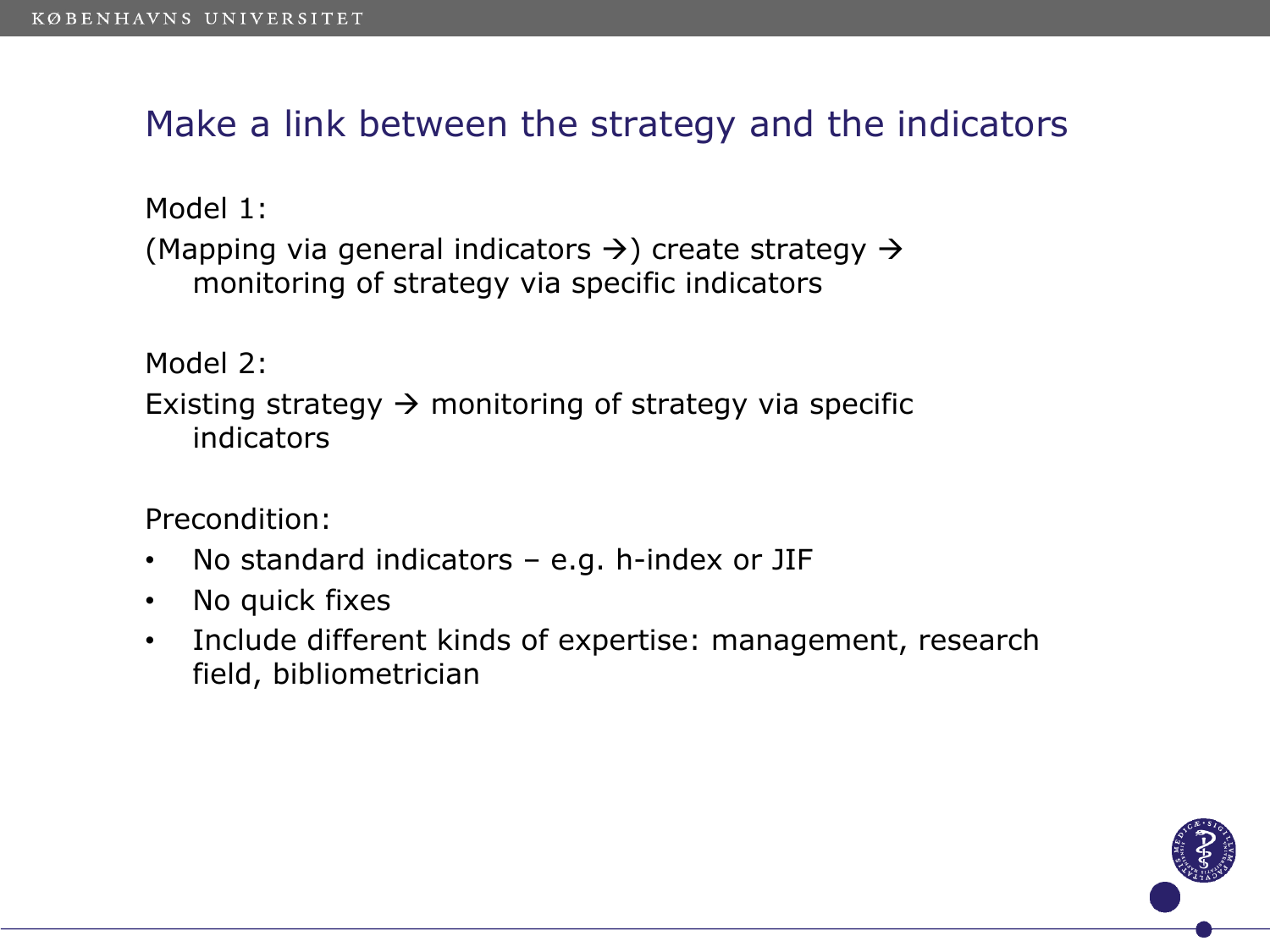#### Case 2

You are working as research adviser at a department.

The head of department asks for a bibliometric analysis to follow up on the department's research strategy.

Research strategy

- Our results are published in high quality research publications.
- PhDs from our graduate school should be able to compete for positions in the leading research groups in the Nordic countries and the rest of the world.
- Our research is useful for relevant stakeholders from other sectors than the research sector.

Discuss in groups of 2-3 persons

• Which indicators would you suggest to follow up on the strategy?

You have 3 minutes.

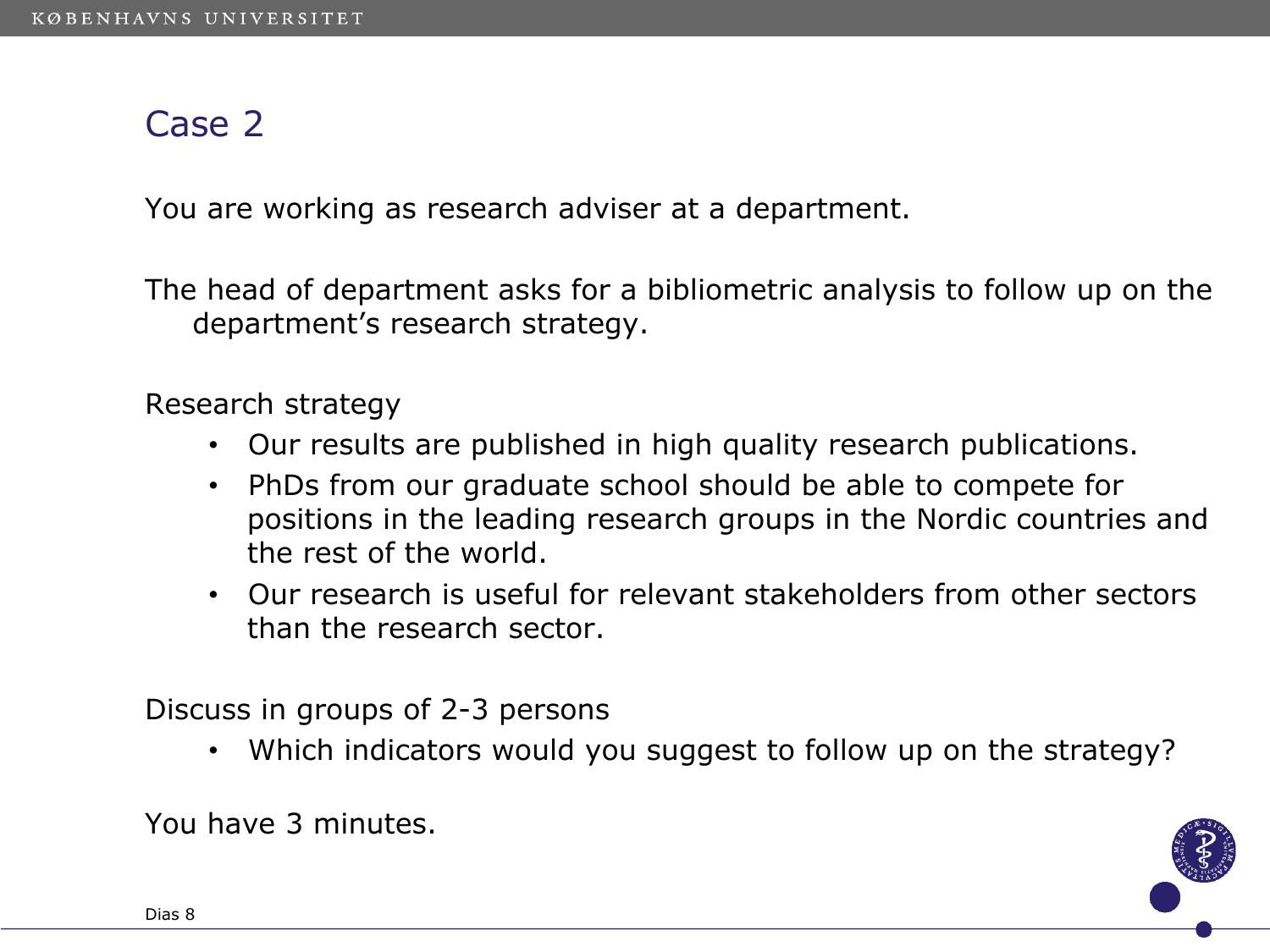# How are the indicators used to implement the strategy?

#### **Indicators are used to monitor the strategy (basis for discussion)**

- Monitoring: What works? What does not work?
- Can use very specific indicators
- Can change indicators often

#### **Indicators are used for a budget model (basis for decisions)**

- Control: Resources are allocated based on indicators! You get what you pay for (e.g. salami slicing, least publishable unit - LPU)
- Avoid:
	- A model based on a single indicator (e.g. number of publications)
	- Very complex indicators (e.g. share of top 10% highly cited publications)
	- Changing indicators often
	- Indicators with no link to the strategy

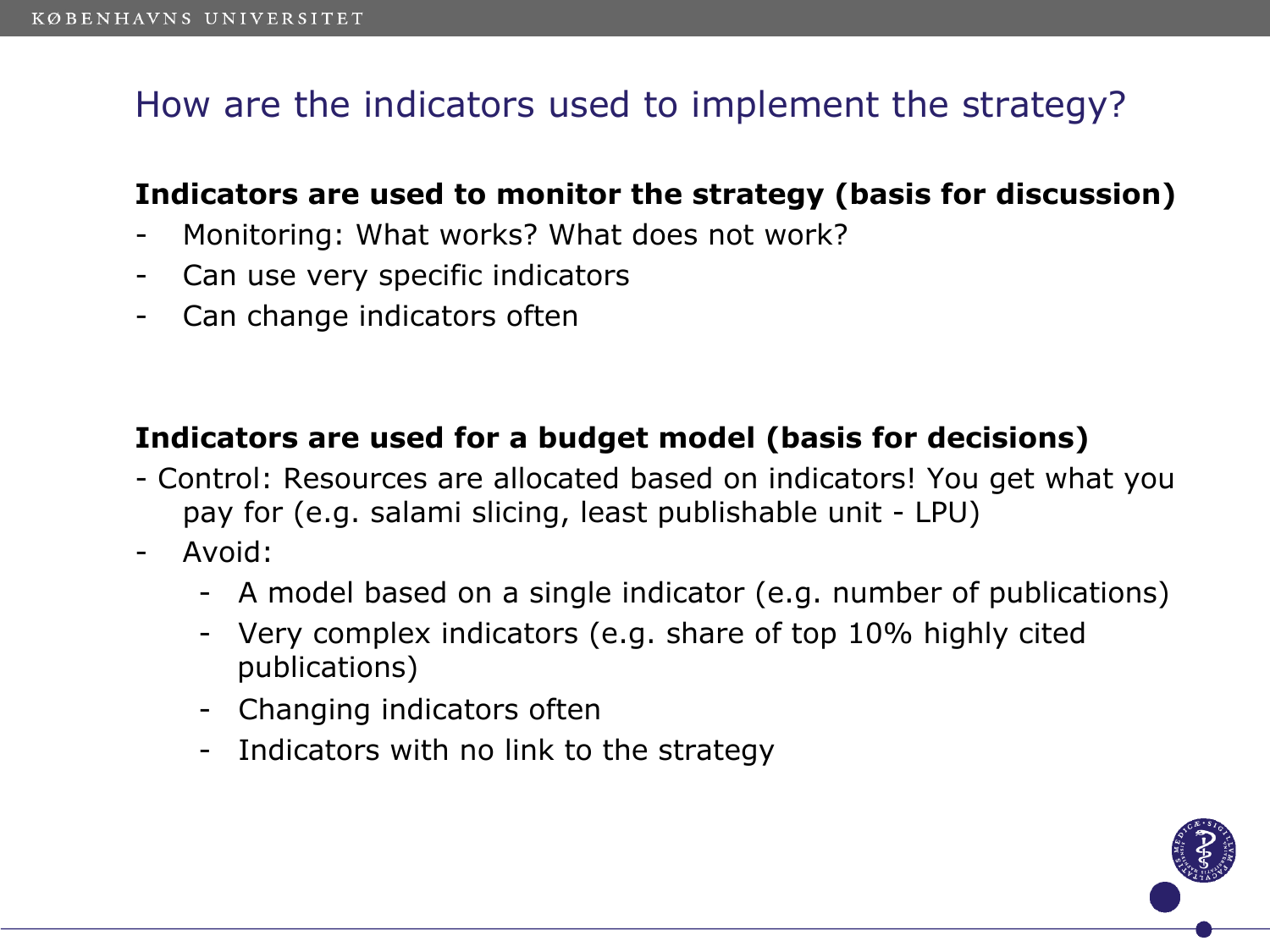# Relevance and resources



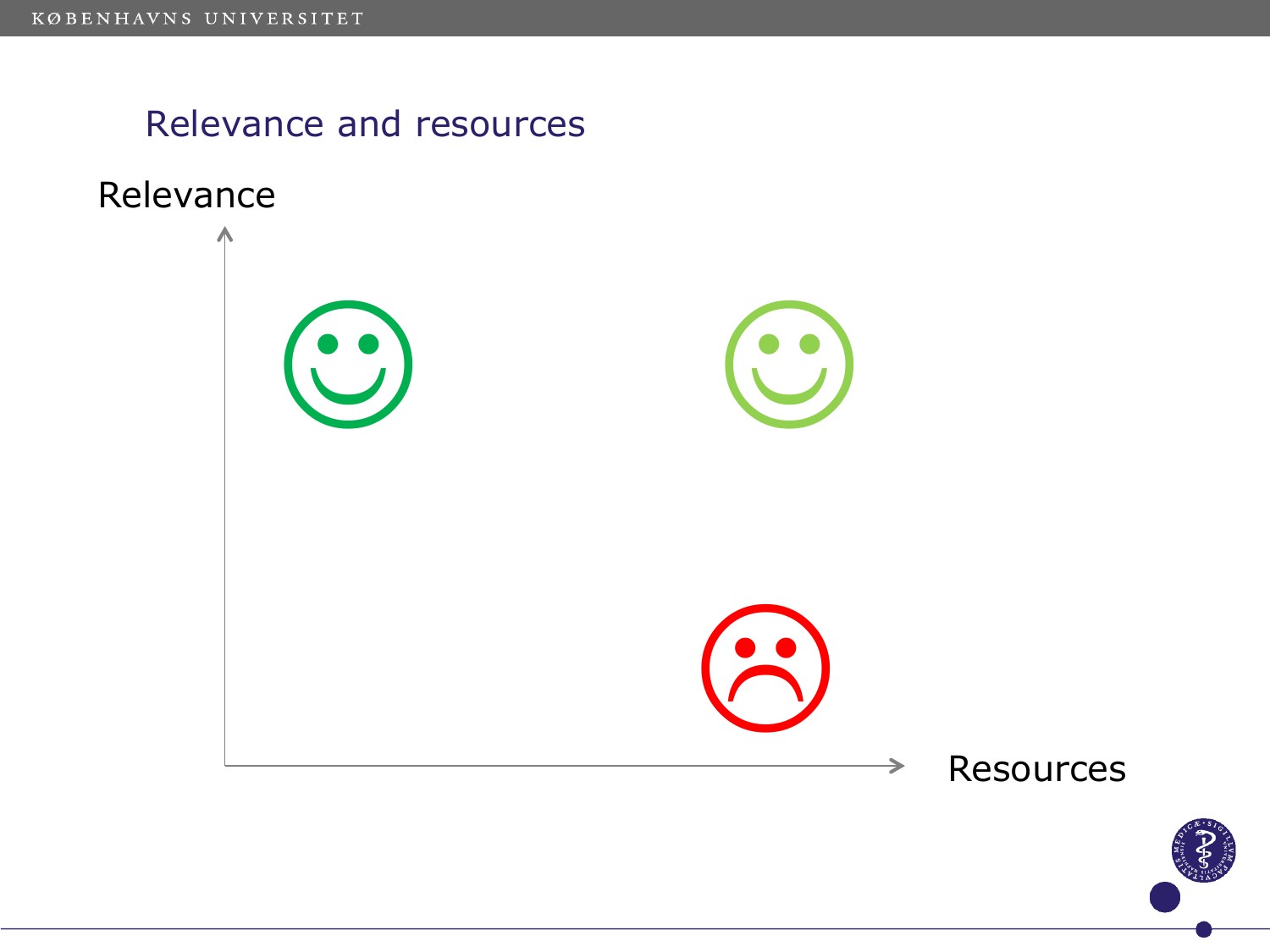#### Case 3

You are working as research adviser at a department.

The head of department asks for an analysis based on other indicators than bibliometric indicators to follow up on the department's research strategy.

Research strategy

- Our results are published in high quality research publications.
- PhDs from our graduate school should be able to compete for positions in the leading research groups in the Nordic countries and the rest of the world.
- Our research is useful for relevant stakeholders from other sectors than the research sector.

Discuss in groups of 2-3 persons

• Which indicators would you suggest to follow up on the strategy?



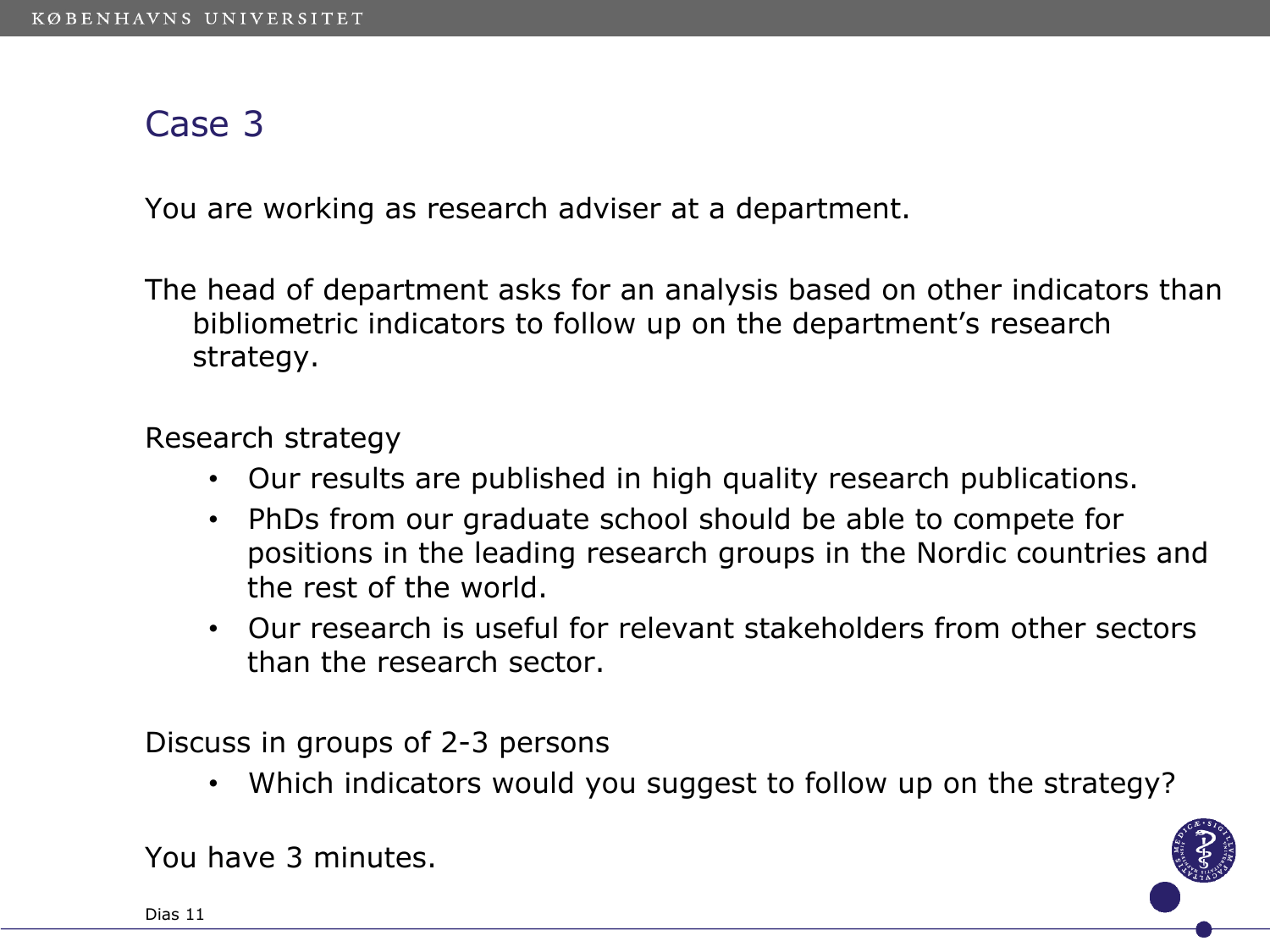# 10 principles – Leiden Manifesto

1) Quantitative evaluation should support qualitative, expert assessment

2) Measure performance against the research missions of the institution, group or researcher

3) Protect excellence in locally relevant research

4) Keep data collection and analytical processes open, transparent and simple

5) Allow those evaluated to verify data and analysis

6) Account for variation by field in publication and citation practices

7) Base assessment of individual researchers on a qualitative judgement of their portfolio

8) Avoid misplaced concreteness and false precision

9) Recognize the systemic effects of assessment and indicators

10) Scrutinize indicators regularly and update them

Source:

http://www.nature.com/news/bibliometrics-the-leiden-manifesto-forresearch-metrics-1.17351

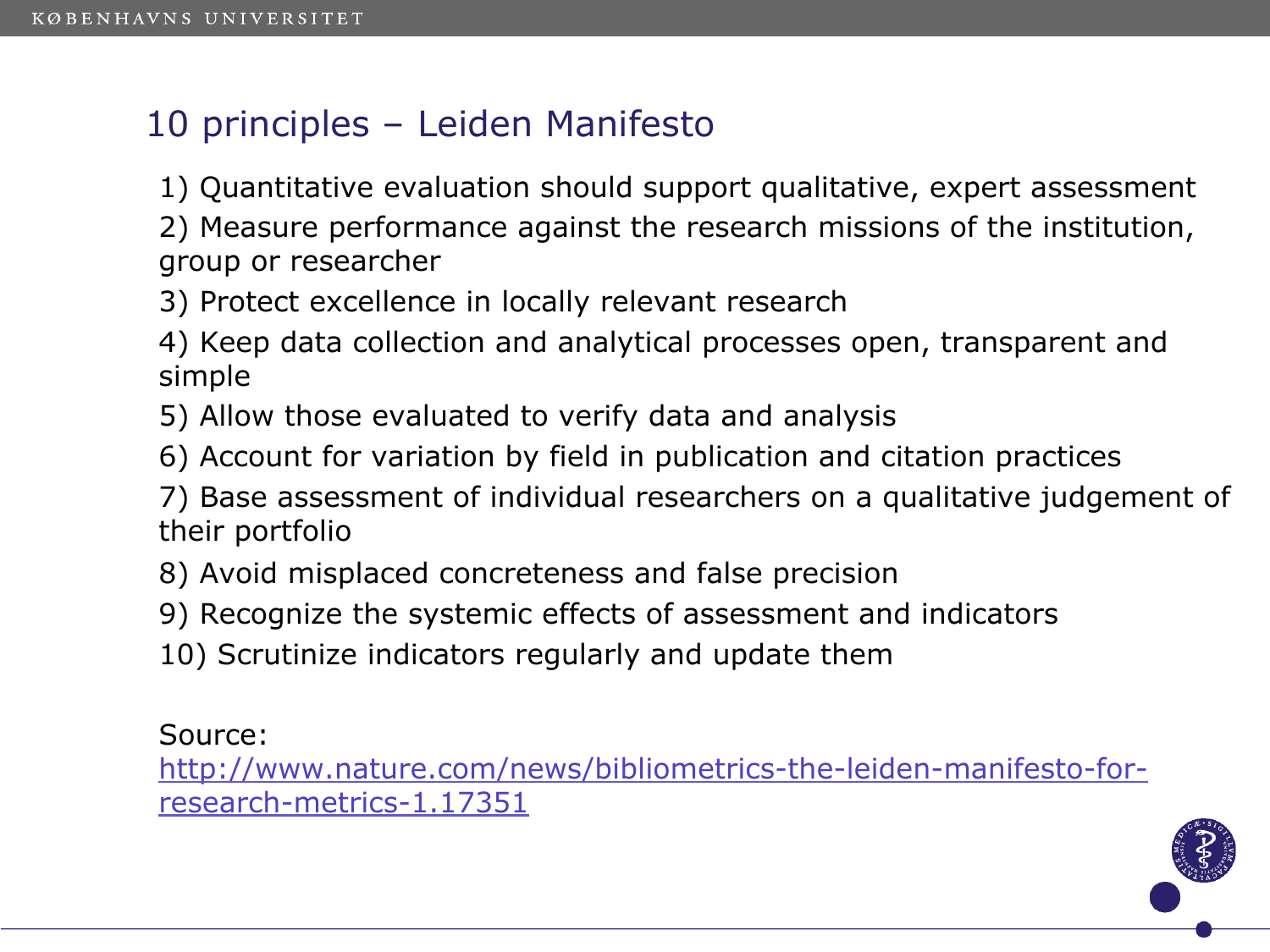# Leiden Manifesto in practice

#### **Can we implement the Leiden Manifesto principles in our daily work with research indicators?**

Report from the fifth meeting of the Danish Research Indicator Network (FIN) January 21st , 2016, at Copenhagen University Library – Frederiksberg

#### **2) Measure performance against the research missions of the institution, group or researcher**

It is the experience of the participants that a mission is not available or can not be formulated. The user just asks for evaluations of everything or requests the traditional, known indicators (for example the h-index). A link to a mission is never made.

Source: http://www.leidenmanifesto.org/uploads/4/1/6/0/41603901/ fin meeting on leiden manifesto - report march 7 2016.pdf